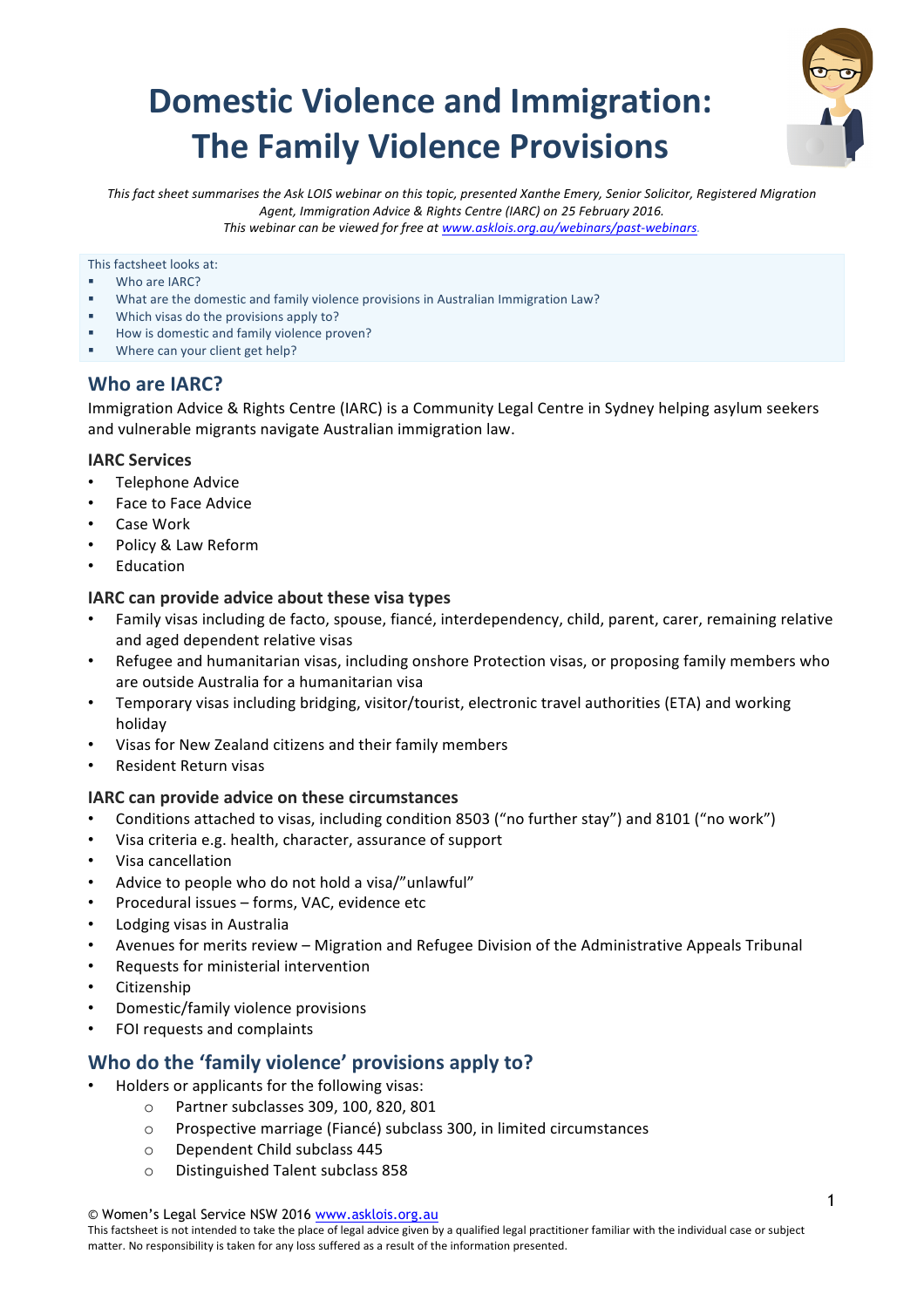# **Family visas – Partner Visas**

- De facto spouse
	- o 12 months de facto relationship prior to lodgment, or registration of the relationship at the NSW Office of Births, Deaths and Marriages
	- Genuine and continuing relationship; mutual commitment to a shared life; exclusive; do not live separately and apart on a permanent basis
- **Spouse** 
	- o Legally married
	- $\circ$  Genuine and continuing relationship; mutual commitment to a shared life; exclusive; do not live separately and apart on a permanent basis
- Prospective Marriage
	- $\circ$  Intend to get married in Australia and live together as spouses
	- $\circ$  Must have met in person as adults and be known to each other
	- $\circ$  Is a 9 month visa then lodge spouse application in Australia

### **Two stage visas**

- First, a temporary visa.
- If still together after 2 years move to permanent visa.

### **Exceptions**

- Can get PR where no longer in relationship with sponsoring partner:
	- o Family violence
	- $\circ$  Child from relationship where sponsor and visa holder have shared responsibility, care or financial maintenance of child
	- o Sponsor dies

NOTE: Under the exceptions, the applicant doesn't have to wait the 2 years to obtain their PR

# **Family Violence & Immigration**

### **Definitions**

- Termed "family violence" in immigration context, rather than "domestic violence"
- Family Violence means:

*conduct, whether actual or threatened...that causes the alleged victim to reasonably fear for, or to be reasonably apprehensive about, his or her own wellbeing or safety.* 

*"violence" includes a threat of violence.* 

- The family violence can be towards:
	- *(a) the alleged victim: or*
	- *(b) a* member of the family unit of: *the alleged victim; or*
		- the alleged perpetrator;
	- *(c)* the property of

*the alleged victim; or*

a member of the family of the alleged victim/perpetrator;

Note that "property" can include pets.

- The family violence must be committed by:
	- $\circ$  the sponsoring partner; or
	- $\circ$  in Distinguished Talent visas, the primary applicant.
- **Additional Criteria:**
	- $\circ$  Relationship must have existed when violence occurred
	- $\circ$  Relationship must have been "genuine and continuing"
	- $\circ$  The alleged victim must form the view that the family violence occurred
	- $\circ$  If victim holds a subclass 300 visa ("fiancé" visa), they must have married the sponsor

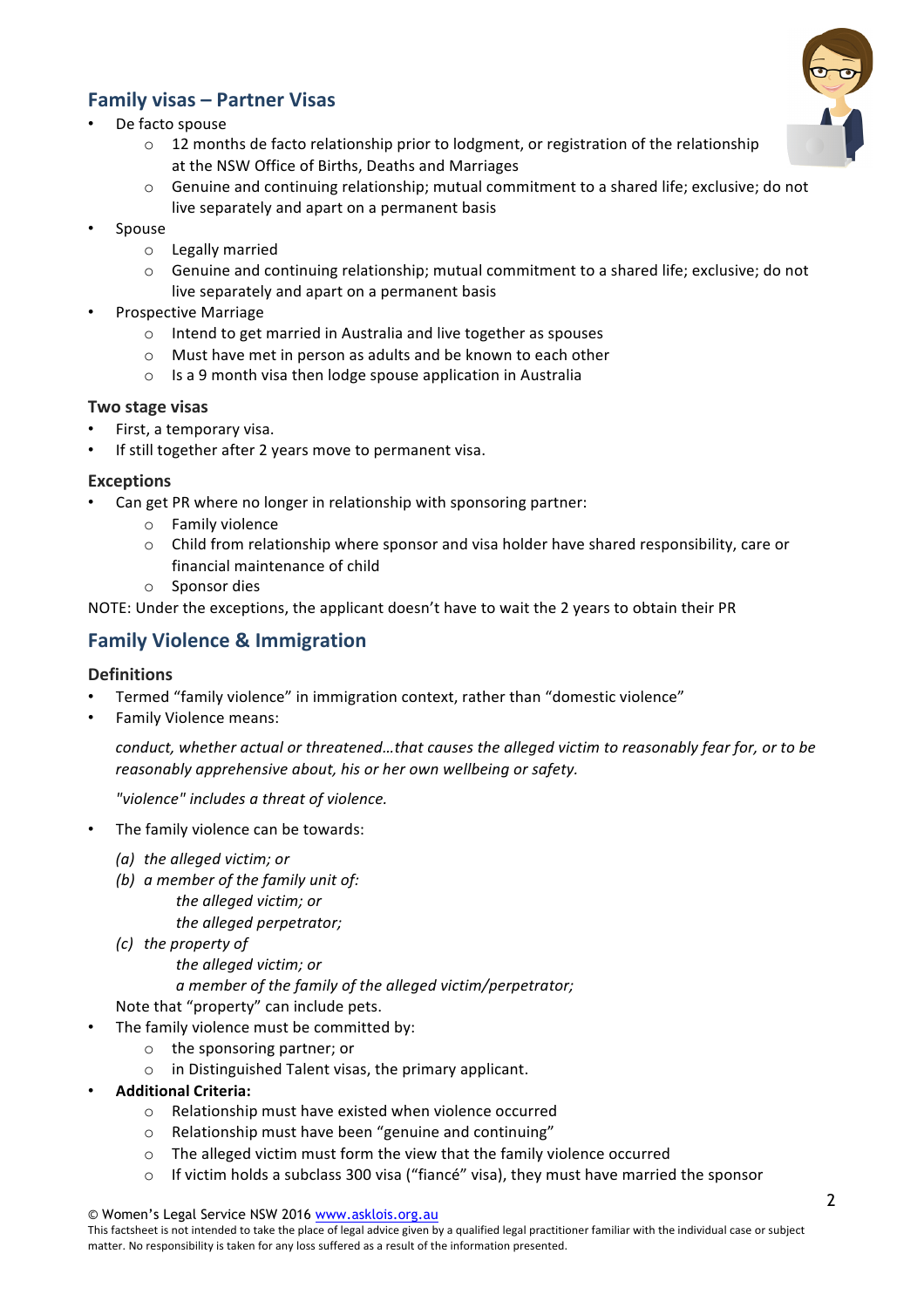# **What to do if relationship has ended and there is violence**

- Client should notify Dept of Immigration and Border Protection ("DIBP") of change of address and change in circumstances (i.e. relationship breakdown and existence of DV/FV)
- Use Form 929 Change of address and Form 1022 change of circumstances or write a letter
- If they do not notify, DIBP could refuse their permanent visa application without seeking further information
- If possible, get legal advice **before** talking to DIBP

# **Proving Family Violence**

- Judicial Evidence:
	- $\circ$  DIBP must accept that FV occurred
- Non-Judicial Evidence:
	- o DIBP has discretion to accept if FV occurred
- Independent Expert:
	- o DIBP must accept the findings of the IE

# **Judicial Evidence**

- A court injunction under the *Family Law Act 1975* against the alleged perpetrator
- A final apprehended violence order where alleged perpetrator had opportunity to appear
- Alleged perpetrator has been convicted of an offence of violence against the alleged victim Note: an Interim AVO would be accepted if the defendant had the opportunity to attend court

# **Non-Judicial Evidence (Post 24 November 2012)**

- A joint undertaking
- OR
- A statutory declaration by the visa applicant; AND
- A minimum of **two** items from a list of acceptable evidence that includes:
	- $\circ$  A medical report/hospital report/discharge summary or statutory declaration by a registered medical practitioner;
	- $\circ$  A report/record of assault/witness statement or a statutory declaration that is made by a federal or state police officer OR a witness statement that is made by someone other than the alleged victim during the course of a police investigation;
	- $\circ$  Report or statutory declaration made by an officer of a child welfare or child protection authority;
	- $\circ$  A letter or assessment report made by a women's refuge, or family/domestic violence crisis centre on the organisation's letterhead;
	- $\circ$  Statutory declaration made by a social worker who has provided counselling or assistance to the alleged victim while performing the duties of a social worker;
	- $\circ$  Statutory declaration made by a registered psychologist who has treated the alleged victim while performing the duties of a psychologist;
	- o Statutory declaration made by a family consultant appointed under the *Family Law Act 1975*; and
	- $\circ$  Statutory declaration or a letter on the school's letterhead made by a school counsellor or school principal acting in their professional capacity.

The list of evidence can also be found at www.comlaw.gov.au/Details/F2012L02237/Download

### **Important points about Non-Judicial Evidence**

- Where a statutory declaration is required by a professional, the form 1040 is no longer to be used. A standard Commonwealth statutory declaration will suffice;
- The visa applicant uses Form 1410 for their statutory declaration;
- You must submit a piece of evidence from at least two categories; and
- With regard to evidence from a women's refuge, there is no requirement that the manager should sign the letter or the assessment report.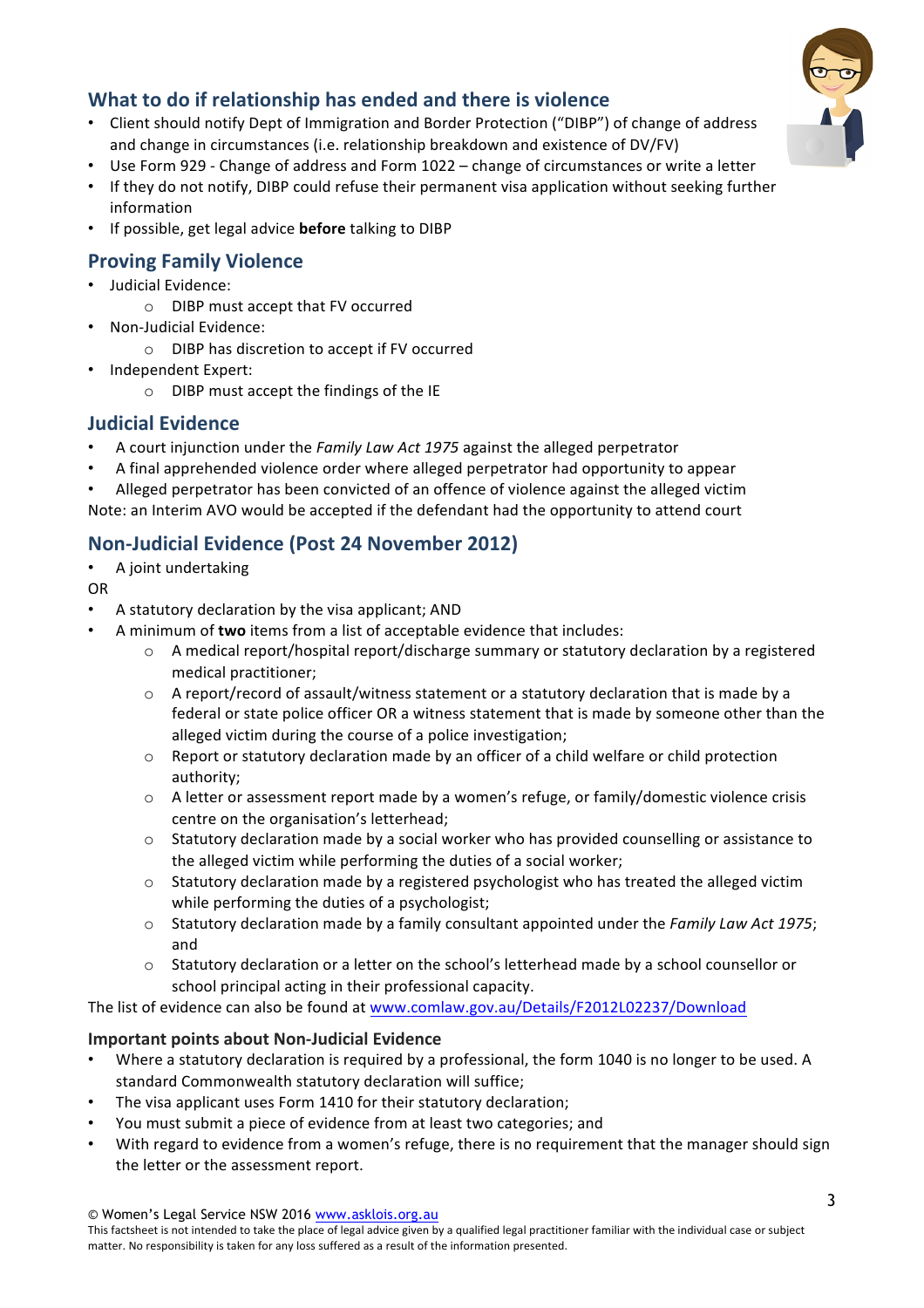

Remember…….



**FORM 1040 NOT VALID FOR CLAIMS ON OR AFTER 24 NOVEMBER 2012!**

### **Visa Applicant's Statutory Declaration**

- The visa applicant's statutory declaration must:
	- $\circ$  set out the allegation of family violence, including the effect on the 'alleged victim'; and
	- $\circ$  name the alleged perpetrator; and
- If the visa applicant is not the alleged victim, it must also:
	- $\circ$  name the person to whom the conduct was directed
	- $\circ$  identify the relationship between the 'alleged victim' and the visa applicant; and
	- $\circ$  set out the evidence on which the allegation of family violence is based.

### **Evidence of professionals**

Generally, each piece of acceptable evidence will establish:

- the opinion of the professional that the 'alleged victim' has experienced family violence;
- the basis for that opinion;
- the name of the victim;
- the name of the perpetrator;
- if the conduct of the alleged perpetrator was not specifically directed towards the 'alleged victim':
	- $\circ$  name the person to whom the conduct was directed; and
	- $\circ$  state the relationship between the 'alleged victim' and that person.

# **Doubtful Cases: Reference to Independent Expert**

May occur if:

- Evidence is ambiguous or vague
- Evidence is conflicting, e.g. dismissed or lost court cases; conflicting statements or information
- Length of the relationship
- When the family violence claim is raised
- Where the sponsor has court orders against the applicant for family violence
- Claims by a male will be referred unless there is 'strong evidence' that the claim is genuine.
- Police record of assault does not convince DIBP that alleged victim fearful

Once referred to independent expert:

- The applicant will be notified
- All relevant information provided to the Department will be passed on to independent expert
- Further information required by independent expert will be arranged between independent expert and he applicant directly
- Assessment made by independent expert is only in relation to the question of whether or not 'relevant family violence' has occurred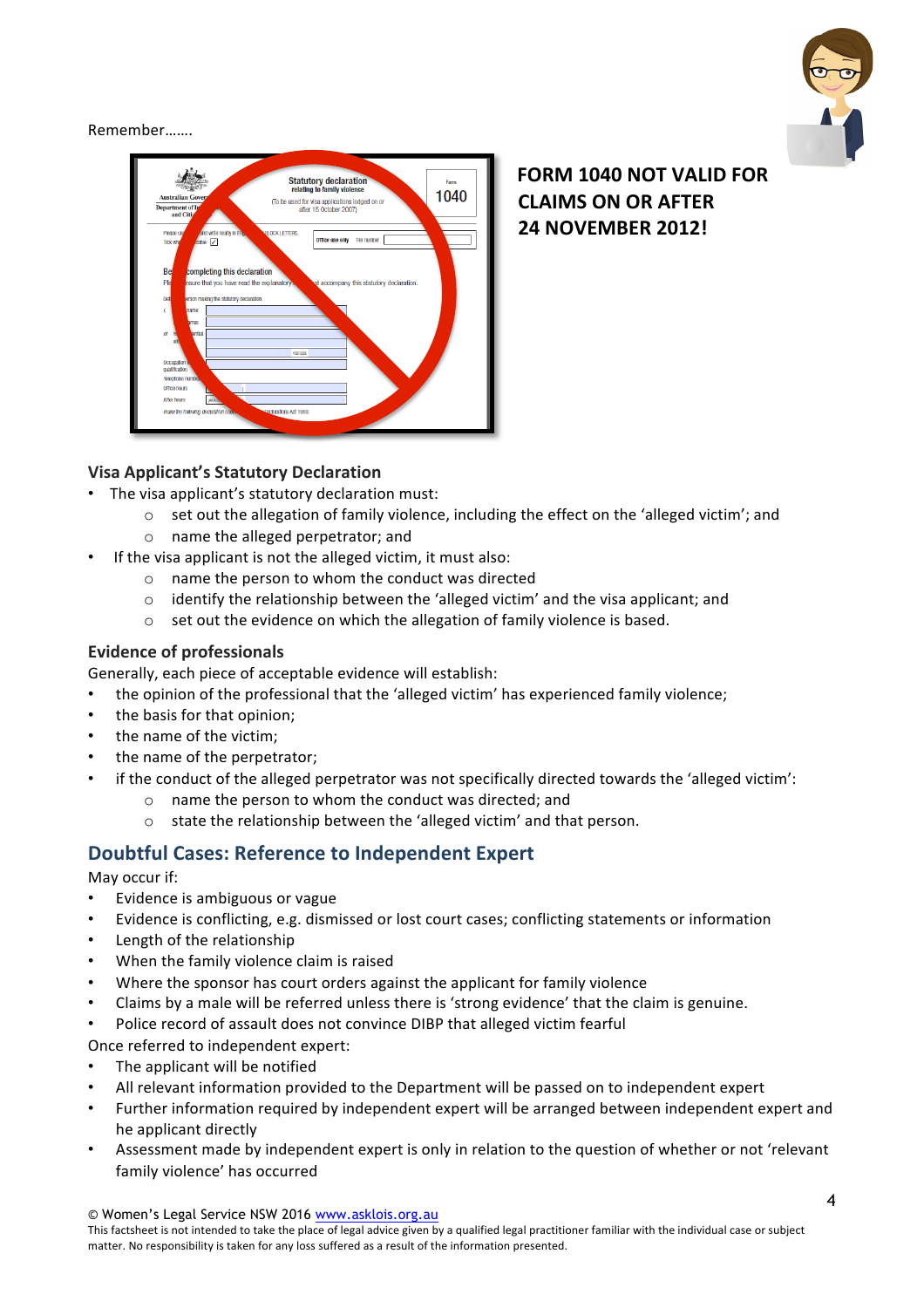Independent expert finding is final and binding on DIBP

# **Refusal by DIBP**

If refused by DIBP:

- Appeal can be made to the Administrative Appeals Tribunal (AAT)
- Application fee is \$1673
	- $\circ$  The fee may be reduced to \$836.50 if the Tribunal is satisfied that payment of \$1673 has caused, or is likely to cause, severe financial hardship to the review applicant
- Very strict time frames to appeal
	- $\circ$  Will depend on where applicant was located when decision made and how decision was conveyed

# **What if the family violence provisions don't apply?**

Depending on the circumstances of the person, there may be other permanent visa options to consider:

- Protection visa:
	- o *Refugee* well-founded fear of persecution for reasons of race, religion, nationality, membership of a particular social group, or political opinion, and unable or unwilling to obtain protection from home country.
	- $\circ$  *Complementary protection* substantial grounds for believing that, as a necessary and foreseeable consequence of being removed from Australia a receiving country, there is a real risk the person will suffer significant harm.
- Witness Protection (Trafficking) visa
	- o Can also contact Anti-Slavery Australia, UTS (02) 9514 9662
- Skilled visas
	- $\circ$  Seek advice from a private migration lawyer IARC can refer to reputable agent
- Student visas
	- $\circ$  Seek advice from a private migration lawyer IARC can refer to reputable agent

### **Case Study – part 1**

Rana is 25 years old and from Iran. She came to Australia on a Prospective Marriage/Fiancé visa (Subclass 300) in December 2014. She was sponsored by her fiancé Amir who is an Australian citizen.

When Rana arrives in Australia, the relationship with Amir begins to deteriorate. Amir is very controlling. He does not allow Rana to meet new friends or attend English classes. He monitors her phone calls to her family back in Iran. He criticizes her contributions to the household, including her cooking and cleaning. He verbally abuses her and calls her names. He threatens to have her "kicked out of Australia". Rana comes to you for help in February 2015 and says she is worried about her visa.

**Question:** Could Rana rely on the "family violence provisions" to obtain permanent residency in Australia? **Answer:**

Issues to consider:

- Rana and Amir must have married for Rana to be able to rely on the family violence provisions. Unfortunately for those who come to Australia on the Prospective Marriage visa, the family violence provisions are not available if the marriage did not take place.
- Rana must also decide to leave the relationship. The family violence provisions only apply if the relationship has ended.
- Assuming Rana can get the required evidence, it is possible the Department of Immigration will have doubts about her case because of the short length of the relationship i.e. from arrival in December 2014 to Feb 2015

Remember: Rana can still get legal advice about her immigration situation, even if the relationship has not yet ended.

### **Case Study – part 2**

Lets assume the relationship between Rana and Amir continues and that they were married in Australia in January 2015. In March 2015, Rana and Amir lodge an onshore Partner visa application (Subclass 820/801). Amir becomes progressively more violent towards Rana, with his verbal abuse and threats escalating to physical assaults. On one occasion the police are called and they decide to take out an AVO for Rana's protection. The hearing for the final AVO is in two months time. Rana contacts you and tells you she is leaving their home and ending the relationship. She is seeking your help. She wants to know what to do about her immigration situation.

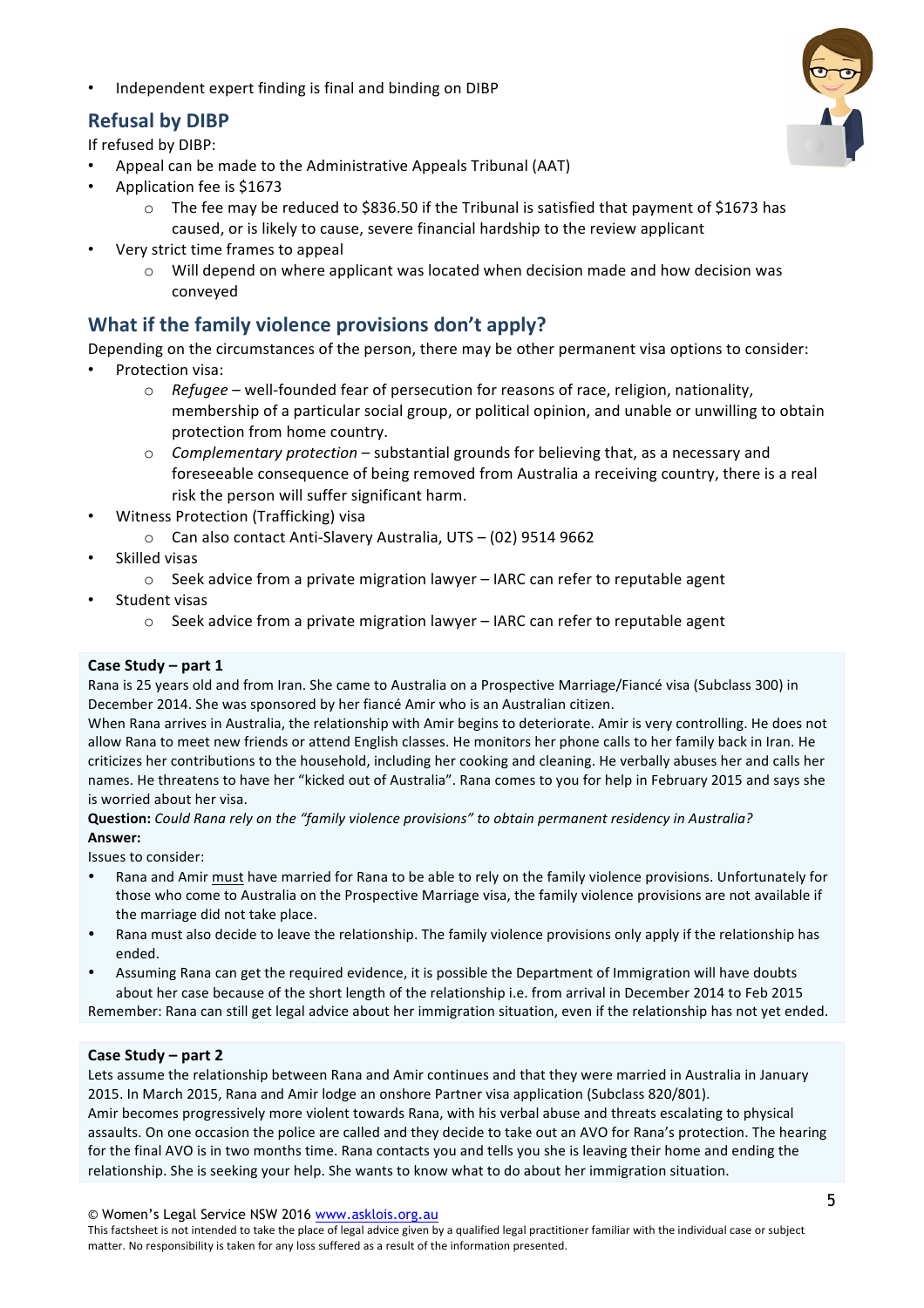**Question:** What can you help Rana to do, now that the relationship has ended? **Answer:**



Get legal advice before contacting the Department!

- Advise the Department of a change in circumstances i.e. breakdown of relationship with sponsor/husband and that intend to apply under the family violence provisions – can use Form 1022.
- It is helpful to advise the Department that there is an AVO application on foot and when the next court date is, if known.
- Advise the Department of her new address and contact details can use Form 929. This is very important.
- Possible FOI Form 424A

#### **Case Study – part 3**

Rana is now living in a women's domestic violence refuge and is getting ongoing counselling from a social worker outside the refuge. Amir hires a Barrister for the AVO hearing and unfortunately the AVO application is dismissed. **Question:** *What can Rana do now that the AVO has been dismissed?* 

#### **Answer:**

- Rana can still rely on 'non-judicial' evidence of family violence.
- Consult the list of evidence that can be provided. In Rana's case, a letter from the women's refuge (on letterhead) and a Statutory Declaration from the social worker can be provided, together with a Form 1410 and statement from Rana.
- Remember, there are different requirements for each piece of evidence, but generally, evidence from professionals should name Rana as the victim and Amir as the perpetrator; state that the person believes in their professional opinion that Rana is a victim of family violence; and detail the evidence on which the opinion is based.

ISSUE: an AVO application that is dismissed can be considered as "conflicting evidence" and may lead the Department to think that Rana's case is doubtful. It is important to get legal advice if you can.

#### **Case Study – part 4**

#### Let's go back...

What if Rana leaves the relationship while Amir is at work one day, without any police intervention. A week after Rana leaves the relationship, Amir finds her and physically assaults her. The police are called and they make an AVO application. The case goes to court and the final AVO is granted.

#### **Question:** Are there any problems?

#### **Answer:**

Issue: the violence which led to the grant of the AVO must have taken place during the relationship. In Rana's case, the Department of Immigration may conclude that the violence which led to the AVO occurred after the relationship ended, and therefore cannot be relied upon. Rana would still need to obtain 'non-judicial' evidence. **Question:** If Rana and Amir had a child together, would this make a difference to Rana's case? **Answer:**

- Could rely on "child of the relationship" rather than, or as well as, family violence provisions.
- Would need to provide a birth certificate, as well as evidence that there is ongoing care, contact, parental responsibility, and/or financial responsibility for the child by both parents. DIBP seems to be flexible with this in practice, where FV is also alleged.

#### **Case Study – part 5**

For the purpose of this discussion, let's say the Department of Immigration doesn't accept that Rana has been a victim of family violence. Because she no longer has a sponsor for her partner visa and doesn't meet any of the other exceptions, her visa is refused.

Rana's father and brothers arranged her marriage and have threatened that if she returns to Iran as a divorced woman, she will have shamed the family and that she is not welcome in their house. They have threatened to harm her if she returns to Iran

#### **Question:** Could Rana have any other options? **Answer:**

- Possible Protection option
- Appeal to the AAT on the refusal
- Application to the Minister for Immigration if unsuccessful at the AAT